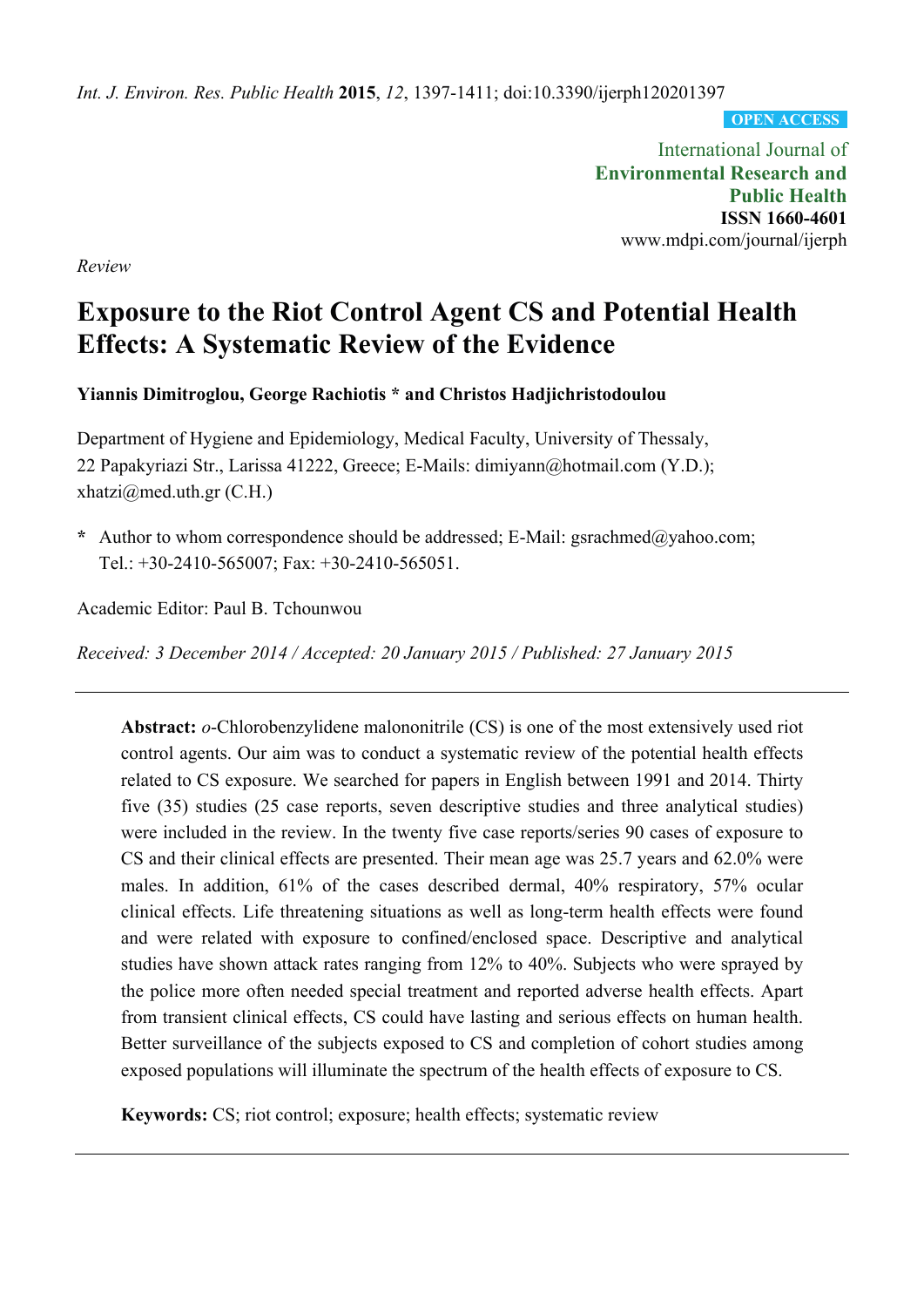## **1. Introduction**

Riot control agents include a variety of chemical substances; however, *o*-chlorobenzylidene malononitrile (CS) is the most commonly available riot control agent. It has been suggested that use of CS is characterized by rapid onset of effects, brief duration of effects and minimal side-effects [1–5]. However, there are available data which refer to long-term effects and even life-threatening consequences [6–8]. The mechanism of action of CS is not yet fully clarified. It has been proposed that CS is an alkylating agent that reacts with glutathione, SH-containing enzymes, proteins and nucleic acids. Data on CS mutagenicity are controversial [9–11]. Moreover, the solvent of CS (MIBK) is believed to be hazardous [4,12], but it's health effects have not been investigated well [4,13]. To our knowledge there is no systematic review of the health effects of exposure to CS.

#### **2. Experimental Section**

#### *Methods*

We searched in PubMed and Scopus for articles in English language published between 1991 and 2014 about the health effects of exposure to CS. The following keywords were used: cs gas (title), cs spray (title), tear gas (title), teargas (title), riot control agent (title), riot control agents (title), lachrymator (title), incapacitant spray (title), self defence sprays (title), crowd control agents (title), cs tear gas (full text), *o*-chlorobenzylidene malononitrile (full text). In total, 255 articles were found, especially, 147 in PubMed, 211 in Scopus and 103 in both databases. From these 255 articles 121 described topics irrelevant to the health effects after exposure to CS and 22 were written in a language other than English. From the remaining 112 papers, 35 were considered eligible for our review (25 case reports/series, seven descriptive studies and three analytical studies. The selection process is summarized in Figure 1.

Symptoms have been classified in four categories; dermal, respiratory, ocular and other and attempt has been made to record the latency period of each category of symptoms. We also attempted to present the case reports according to the following parameters: Type of exposure (occupational or non-occupational), specific exposure conditions (agent on air, CS spray, direct contact CS canister, secondary exposure), exposure duration (CS spray), exposure distance (CS spray), part of the body exposed (CS spray) or affected (dermal symptoms), latency period and type of symptoms, duration of symptoms, hospital admission, way of treatment and long-term consequences. Two independent reviewers extracted the relative data from each paper on to a standard record sheet. All disagreements were settled through discussion with a third reviewer.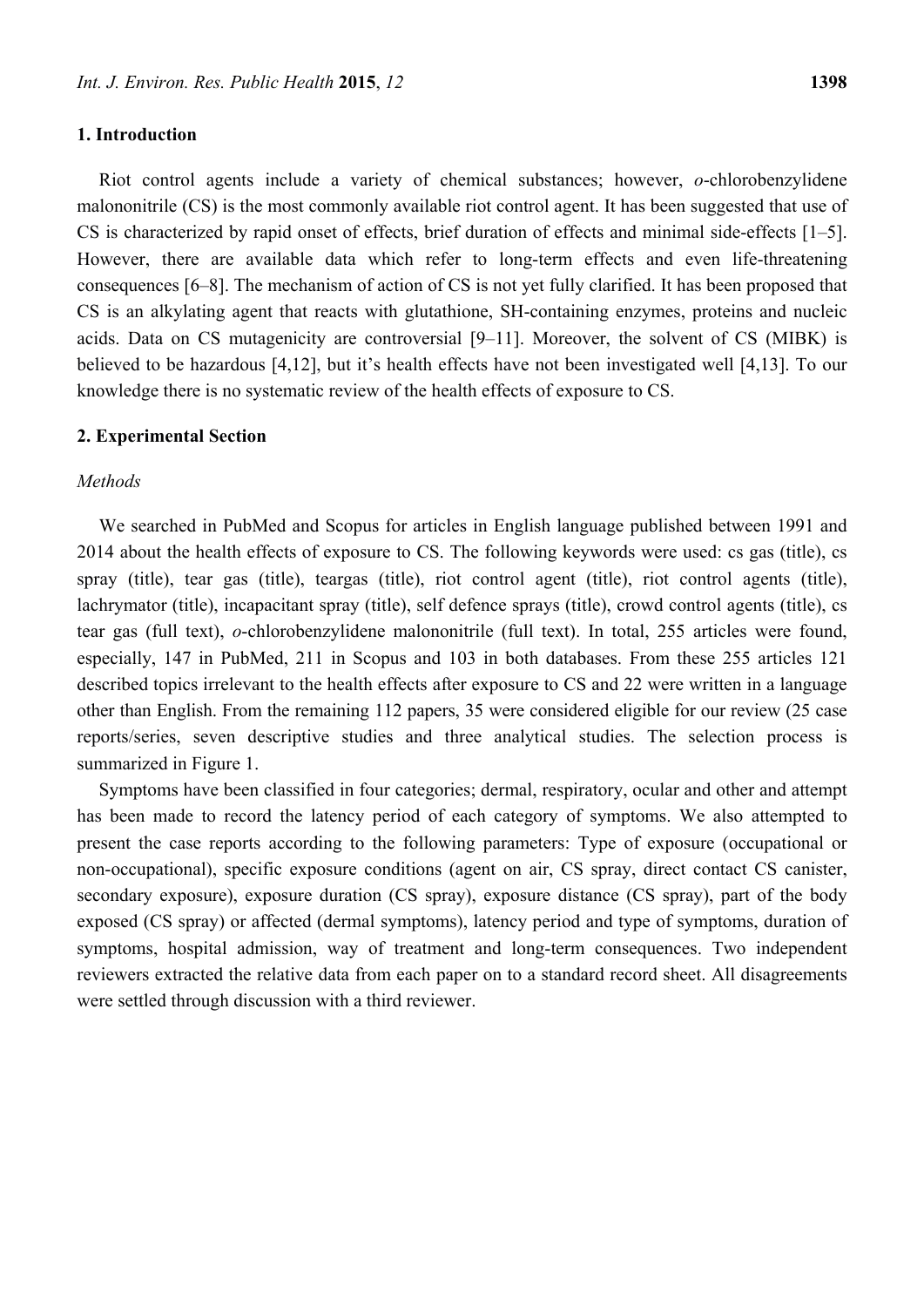Keywords used: cs gas (title), cs spray (title), tear gas (title), teargas (title), riot control agent (title), riot control agents (title), lachrymator (title), incapacitant spray (title), self defence sprays (title), crowd control agents (title), cs tear gas (full text), o-chlorobenzylidene malononitrile (full text)



Figure 1. Process of the systematic review.

# **3. Results**

Thirty five (35) studies were included in the systematic review. Among them 25 were case reports or case series, seven (7) were descriptive studies and three (3) were analytical studies (Tables 1 and 2).

| Year | Author                  | n | Country | Reference          |
|------|-------------------------|---|---------|--------------------|
| 2012 | Bhargava et al.         | 1 | UK      | [14]               |
| 2011 | Shamphu et al.          | 1 | UK      | $[15]$             |
| 2011 | Wu et al                | 1 | UK      | $\lceil 16 \rceil$ |
| 2010 | Kain <i>et al</i>       | 1 | UK      | $[17]$             |
| 2009 | Agrawal <i>et al.</i>   | 1 | UK      | [5]                |
| 2009 | Karaman et al.          | 1 | TURKEY  | [18]               |
| 2006 | Hardwicke <i>et al.</i> | 1 | UK      | [19]               |
| 2005 | Horton <i>et al</i>     | 7 | USA     | $\lceil 20 \rceil$ |
| 2005 | Watson <i>et al.</i>    |   | UK      | [21]               |

**Table 1.** Case reports/series included in the study.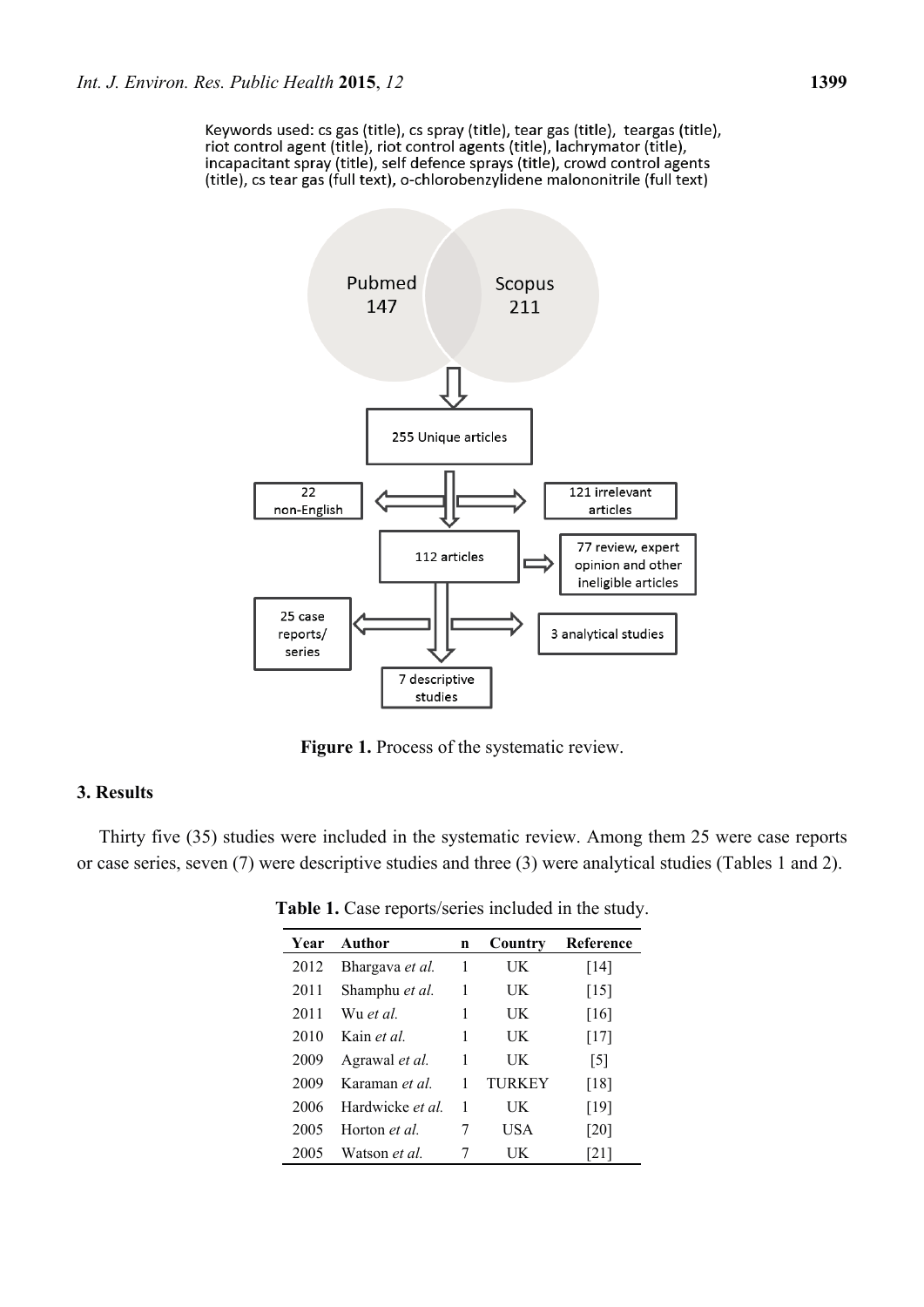| Year | Author                | n  | Country            | Reference                    |
|------|-----------------------|----|--------------------|------------------------------|
| 2005 | Morrone <i>et al.</i> | 1  | <b>ITALY</b>       | $\left\lceil 22\right\rceil$ |
| 2004 | Davey et al.          | 3  | UK                 | $\lceil 23 \rceil$           |
| 2003 | Solomon et al.        | 7  | <b>ISRAEL</b>      | $[24]$                       |
| 2003 | Horton et al.         | 5  | USA                | $\lceil 25 \rceil$           |
| 2001 | Southward et al.      | 1  | UK                 | $\lceil 13 \rceil$           |
| 2001 | Varma <i>et al</i> .  | 1  | UK                 | [26]                         |
| 2000 | Barlow                | 1  | UK.                | $[27]$                       |
| 2000 | Hill et al.           | 1  | USA                | [28]                         |
| 1999 | Sommer <i>et al.</i>  | 1  | UK                 | $[29]$                       |
| 1998 | Breakell et al.       | 23 | UK                 | [30]                         |
| 1997 | Kiel <i>et al.</i>    | 6  | UK                 | $\lceil 31 \rceil$           |
| 1996 | Roth et al.           | 1  | USA                | $[32]$                       |
| 1993 | Bhattacharya et al.   | 2  | UK                 | $[33]$                       |
| 1993 | Parneix-Spake et al.  | 11 | <b>FRANCE</b>      | $[34]$                       |
| 1992 | Hu et al.             | 1  | USA                | $\lceil 35 \rceil$           |
| 1991 | Ro et al.             | 2  | <b>SOUTH KOREA</b> | $\lceil 36 \rceil$           |

**Table 1.** *Cont.* 

**Table 2.** Descriptive or analytical studies included.

| Year | Author                 | <b>No of Cases</b> | <b>Study Type</b> | Country          | Reference |
|------|------------------------|--------------------|-------------------|------------------|-----------|
| 2014 | Hout <i>et al</i>      | 5298               | Analytical        | USA.             | $[37]$    |
| 2014 | Hout <i>et al.</i>     | 6723               | Analytical        | USA.             | $[38]$    |
| 2007 | Hankin et al.          | 21                 | Descriptive       | UK               | $[39]$    |
| 2004 | Euripidou et al.       | 152                | Descriptive       | UK               | [40]      |
| 2003 | Nathan <i>et al</i>    | 30                 | Descriptive       | UK               | [41]      |
| 2003 | Karagama et al.        | 34                 | Analytical        | UK               | $[42]$    |
| 2002 | Thomas et al.          | 38                 | Descriptive       | <b>USA</b>       | [43]      |
| 1998 | Wheeler <i>et al</i>   | 597                | Descriptive       | UK               | [7]       |
| 1996 | Anderson <i>et al.</i> | 184                | Descriptive       | <b>HONG KONG</b> | $[44]$    |
| 1995 | Zekri <i>et al.</i>    | 96                 | Descriptive       | <b>HONG KONG</b> | $[45]$    |

#### *3.1. Case Reports/Case Series*

In the twenty five case reports/series 90 cases of exposure to CS and their clinical effects are presented. The mean age was 25.7 years and 62.0% were males (38.0% females).

#### *3.2. Conditions of Exposure to CS*

Regarding exposure status 22.7% of the cases referred to occupational and 77.3% to environmental exposure. Two studies reported secondary occupational exposure of five health care workers (emergency department personnel) [20,25] and another three studies reported secondary exposure of an anaesthetist following surgical procedure [23,27,33]. Notably, 11 cases were exposed during altercations with the police and six of them were exposed during riots. Six studies reported direct exposure (sprayed by the police) during altercations with the police against the subject's face. Indirect exposures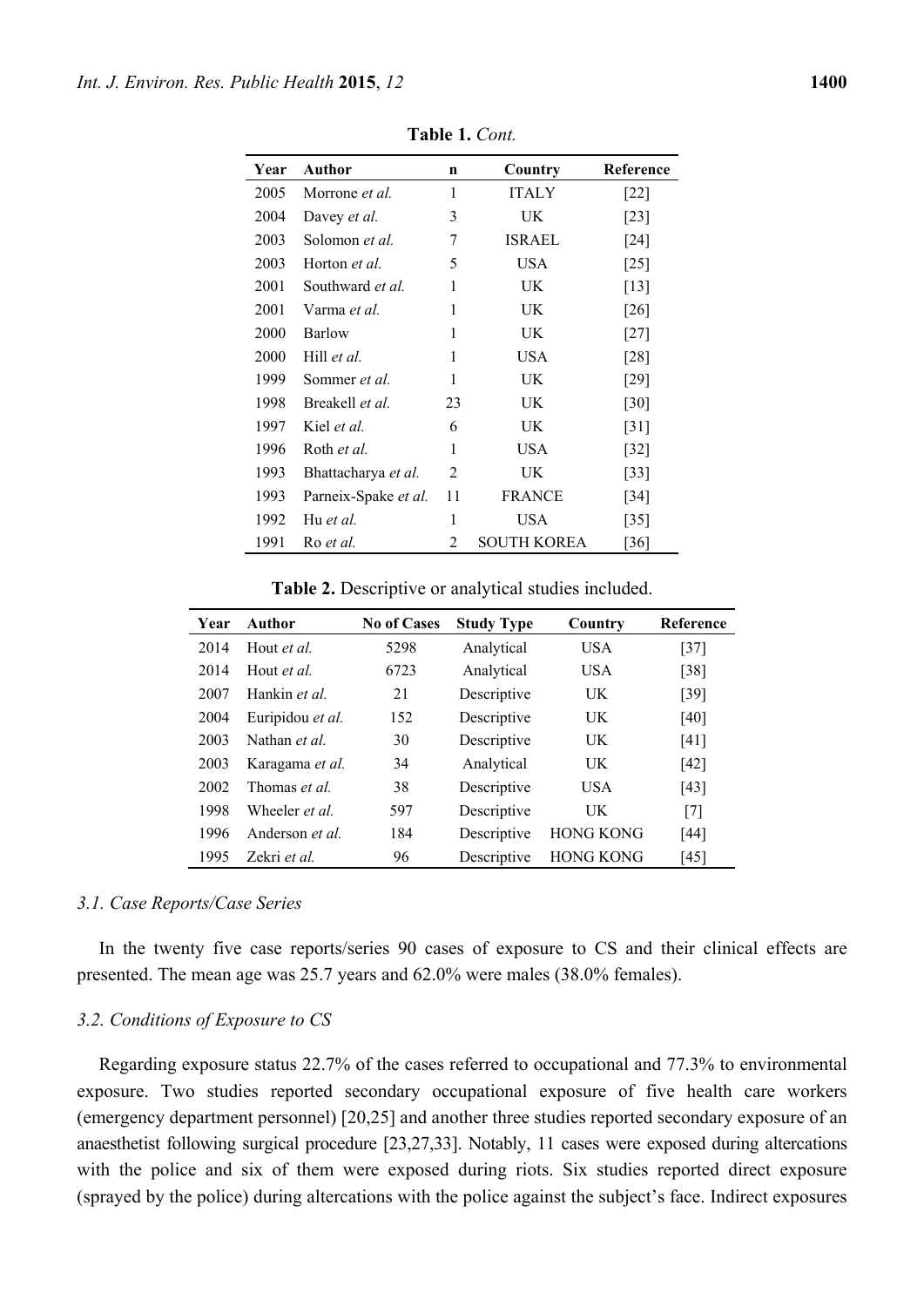accounted for 52% of all exposures (35% agent on air after cartridge or spray use, and 17% secondary exposure). Direct contact with CS accounted for 41% of all exposures (30% CS spray; 8% ingestion, 3% direct contact with the substance) In addition, 2.5% of all exposures referred to direct canister hits. In 4.5% the type of exposure was not stated in the article. Only 26% of the case reports provided information on duration of exposure, which varied between 10–30 s [32,33] and 10–15 min [26,35]. We have limited available data about the distance between the spray and the exposed body surface. Exposures from a distance of 12 inches or 30 cm have been reported [5]. On the other hand 92% of the case reports described the part of the body affected and three case reports reported the total body surface percentage affected [5,19,34]. In particular Parneix-Spake *et al.* presented 11 cases with 2–13% surface affected and an average of 8% [34], Hardwicke *et al.* presented a case with 7% of the body surface affected with partial thickness burns [19], while Agrawal *et al.* presented a case of a burn affecting 4% of body surface [5]. From the 12 cases reports that included available data, all reported use of spray directed against the subject's face. [5,13,15–17,19,21,25,26,28,31,33,34]. In five of them the neck was sprayed [5,19,21,28,34], in five the hands or arms [16,17,25,28,34], in three the chest [16,19,28] and the waist or the thigh [16,21]. Finally, a considerable percentage of case reports didn't include information on various clinical outcomes after exposure to CS. In particular, 24% of the case reports didn't describe the latency period between exposure to CS and related clinical effects. Further, 36% of the case reports didn't provide data on the duration of symptoms (Figure 2).





## *3.3. Clinical Effects of Exposure to CS*

The duration of symptoms varies between different types of symptoms. In most patients with ocular symptoms such as lacrimation or burning sensation of the eyes recession of the symptoms was observed within minutes or a few hours [21,23–25,27,31]. However, a case of conjunctivitis which lasted for 2 days was presented by Bhattacharya *et al.* [33]. Brief duration of symptoms has been reported regarding respiratory irritation [24,25], while chest tightness may last for one day [30]. However, complications may last for months and up to two years in case of Reactive Airways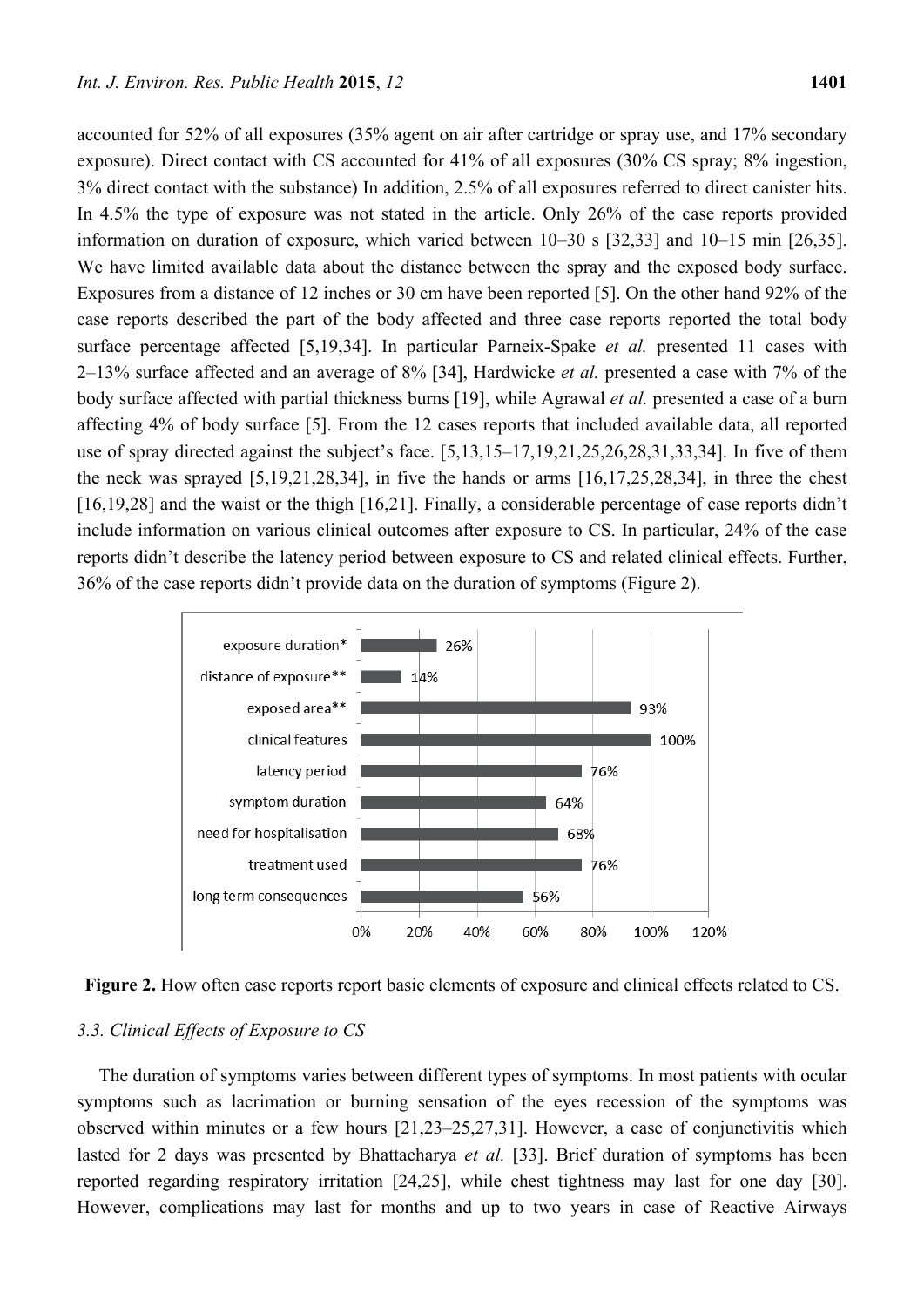Dysfunction Syndrome (RADS) [28,32,35]. Erythema may last for a few days to one week [21,36] while vesicular eruptions, blistering rash or diffuse swelling usually subsides within days [13,35] or up to 4 weeks [5,21,26]. In the case of AGEP presented by Wu *et al.* the symptoms persisted for more than two weeks [16]. In addition, in the case presented by Hill *et al.* the dermatitis lasted for several months [28]. In total, among the 90 cases presented, 61% describe dermal, 40% respiratory, 57% ocular, 13% gastrointestinal, 7% neurological and 17% other clinical effects.

# *3.4. Dermal Clinical Effects*

The latency period for dermal clinical outcomes varies greatly from immediate/few minutes to 1–2 weeks (Table 3).

| <b>Effect</b>                                                 | <b>Expected Latency Period</b>                  |
|---------------------------------------------------------------|-------------------------------------------------|
| Blistering rash/bullae [5,13,16,21,29,34,36]                  | 12 h to a week [5,13,16,21,29,34,36]            |
| Erythema/redness [5,16,19,21,22,24,26,28,34,36]               | some minutes to 4 days [5,19,21,24,26,28,34,36] |
| Oedema/swelling [21,24,26,28,34]                              | 1 h to 3 days [21,24,26,28,34]                  |
| Burning-sensation [21-23,25,33,35,36]                         | Immediate [21,23,33,35,36]                      |
| Burns [5,13,17,19]                                            | $>2$ days [5,13,19]                             |
| Pruritus [21,22,28]                                           | within some days $[21,28]$                      |
| Eczema, seborrhoeic dermatitis [21,36]                        | 4 h to some days $[21,36]$                      |
| Acute generalised exanthematosus pistulitis/skin rash [16,28] | 1–2 weeks $[16,28]$                             |
| Allergic contact dermatitis [14,15,21,29,36]                  | Within a week [14,15,21,29,36]                  |
| Dermal irritation/pain [5,16,20,21,26,29]                     | >24 h [5, 20, 21, 26, 29]                       |

**Table 3.** Dermal clinical effects and latency period.

Common dermal findings are erythema [5,16,19,21,22,24,26,28,34,36], blistering rash or bullae [5,13,16,21,29,34,36], burning sensation of the skin [21–23,25,33,35,36], dermal irritation with or without pain [5,16,20,21,26,29], and burns [5,13,17,19]. Other findings are swelling or oedema [21,24,26,28,34], pruritus [21,22,28], skin rash [16,28] eczema or seborrhoeic dermatitis [21,36], lichenification [28], erythymatous scar [22], allergic contact dermatitis [14,15,21,29,36] acute generalized exathematosus pistulitis (AGEP) [16] and chemical leukoderma [21]. Watson *et al.* reported seven cases which describe subjects exposed at work and facing cutaneous reactions [21]. In this article, three cases of allergic contact dermatitis are described, along with one case of irritant contact dermatitis, leukoderma and seborrhoeic dermatitis respectively. Moreover, there is described a possible increased susceptibility to CS in persons with rosacea. Symptoms with their expected latency period are presented in Table 3. In general a wide variation in the latent period of clinical effects has been found (6 h to 7 days) [5,13,16,21,29,34,36]. There are also cases of acute generalised exanthematosus pistulitis with symptoms beginning 3 weeks after exposure [16].

# *3.5. Respiratory Clinical Effects*

The latency period for respiratory clinical effects varies from immediate/few minutes to 2 weeks (Table 4). Clinical findings described from respiratory system are cough [18,23,28,32,35] and dyspnoea or chest tightness [21,27,28,30,32,35]. Other findings include respiratory irritation [20,24,25],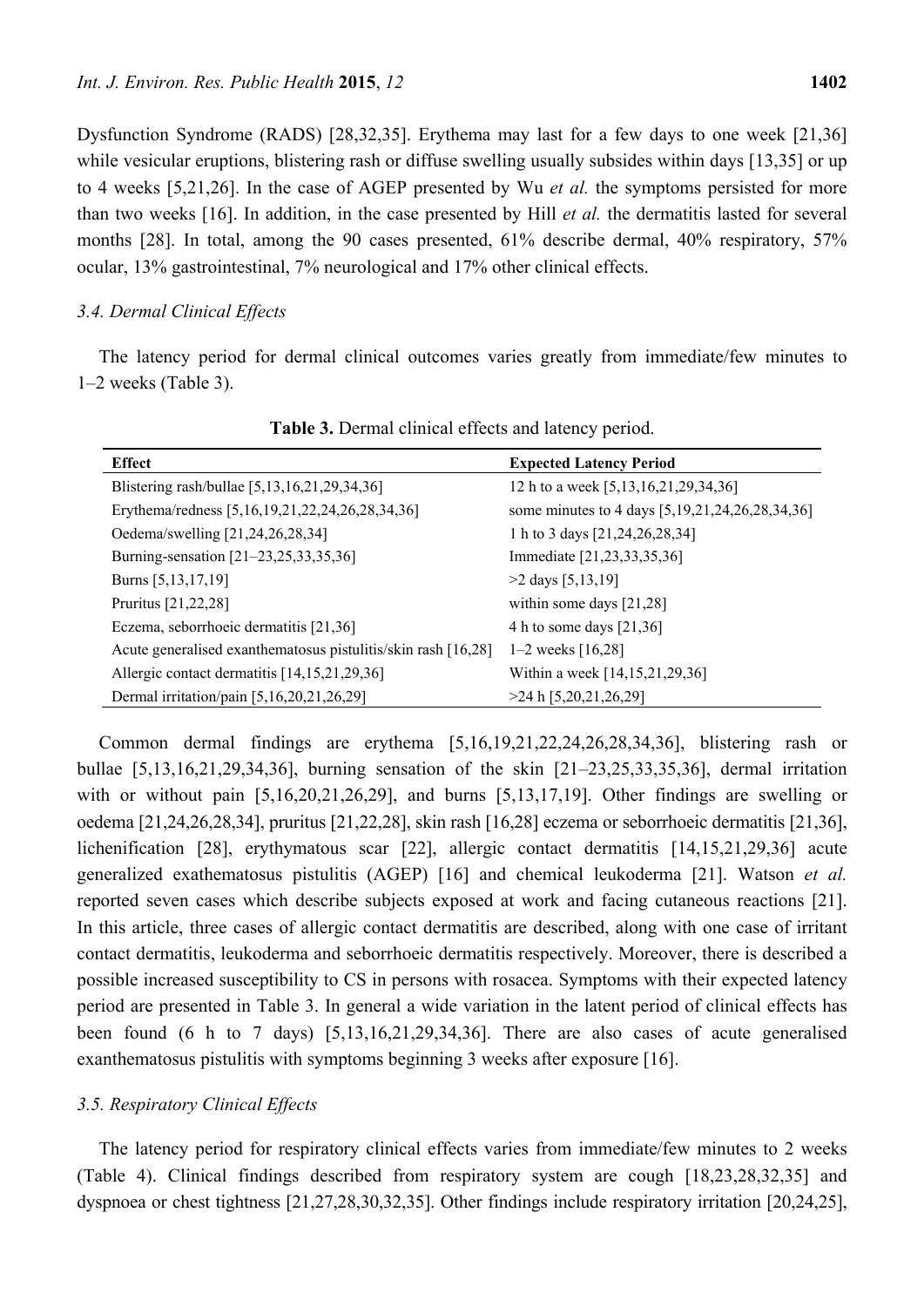reactive airways dysfunction syndrome (RADS) [32,35], hypersensitivity reaction with pneumonitis and bronchocostriction [28], laryngospasm [23] and laryngeal obstruction [18]. Less severe symptoms described are runny nose [21] and sore throat [32] or burning sensation of the throat [24,25,33,35]. It is interesting to state that in one article eight out of 23 young people exposed indirectly needed oxygen therpay [30]. Moreover, in another article there was one subject who faced laryngospasm during removal of tracheal tube after having being exposed to CS [23]. Finally, in the case with the described RADS, the patient continued to face symptoms two years after exposure and needed daily medication [32].

| <b>Table 4.</b> Respiratory clinical effects and latency period. |  |
|------------------------------------------------------------------|--|
|------------------------------------------------------------------|--|

| <b>Effect</b>                                                                     | <b>Expected Latency Period</b>                   |
|-----------------------------------------------------------------------------------|--------------------------------------------------|
| Cough [18,23,28,32,35]                                                            | Immediate to 2 days [18,23,28,32,35]             |
| Dyspnoea, chest tightness $[21, 27, 28, 30, 35]$                                  | Immediate/within minutes [21,27,28,30,35]        |
| Respiratory irritation [20,24,25]                                                 | Within minutes [24]                              |
| Laryngeal obstruction [18]                                                        | About 3 weeks [18]                               |
| Hypersensitivity reaction with pneumonitis and bronchocostriction/RADS [28,32,35] | $1-2$ weeks $[28]$                               |
| Laryngospasm $[23]$                                                               | 12 hours after exposure, during anaisthesia [23] |
| Sore throat/burning of the throat $[24,25,32,33,35]$                              | Immediate/within minutes [24,32,33,35]           |

# *3.6. Ocular Clinical Effects*

The latency period for the development of ocular clinical outcomes varies from immediate/few minutes to less than 24 h (Table 5). There are many reports of various ocular symptoms: lacrymation [18,21,23,24,33] (or "runny eyes"), eye irritation [20,24,25,30,33,35] conjunctivitis [16,18,21,24,28,31,33] and stinging of the eyes [21,23,27,33]. There are also reposts of blepharospasm with excessive blinking of the eyes [18,33], keratitis [34] and transient reduction of vision [5]. One more case of vision reduction is described but was caused due to periorbital oedema [26]. Vision returned to normal within two days in both cases (Table 5).

**Table 5.** Ocular clinical effects and latency period.

| <b>Effect</b>                        | <b>Expected Latency Period</b>            |
|--------------------------------------|-------------------------------------------|
| Lacrymation [18,21,23,24,27,33]      | immediate [18,21,23,24,27,33]             |
| Blinkng/blepharospasm [18,33]        | immediate [18,33]                         |
| Sting of the eyes $[21,23,33]$       | Immediate [21,23,33]                      |
| Eye irritation [20,24,25,30,33,35]   | immediate/within minutes [20,24,30,33,35] |
| Reduced vision [5]                   | $>24$ h [5]                               |
| Conjuctivitis [16,18,21,24,28,31,33] | some minutes [18,21]                      |

# *3.7. Gastrointestinal Clinical Effects*

There is a case report where gastrointestinal symptoms such as diarrhea, abdominal pain, nausea and vomiting are reported [24]. However, this describes a case of CS ingestion and not an exposure during riots. In this case headache is also reported. Other gastrointestinal symptoms described are abdominal pain [33], loss of appetite [18,28] tender lips and numbness in the tongue [21].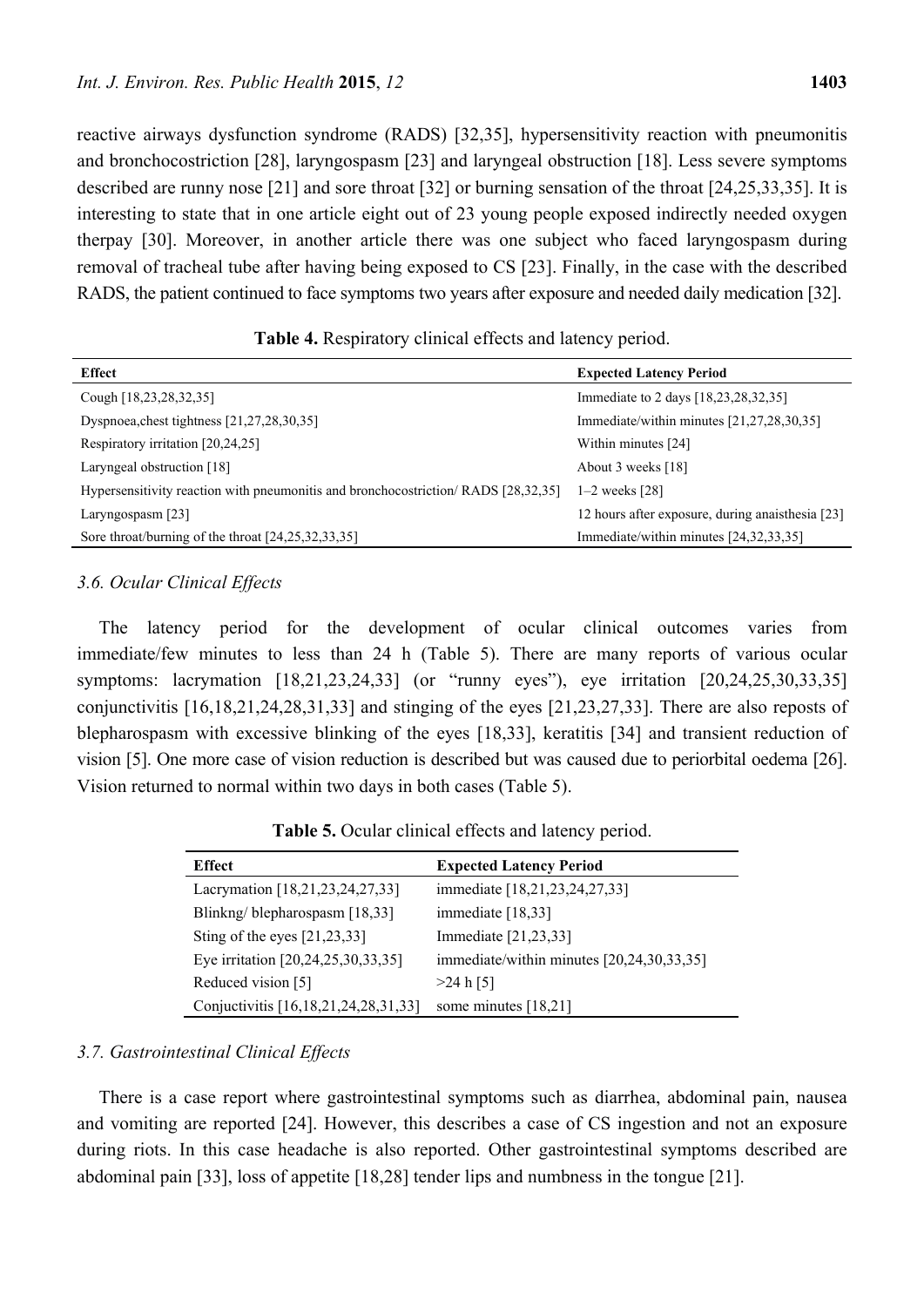#### *3.8. Multisystem Hypersensitivity Reaction*

There is a case report on a persistent multisystem hypersensitivity reaction to CS [28]. In this case apart from respiratory hypersensitivity with bronchospasm, toxic chemical hepatitis and diffuse dermatitis (probably because of systematic sensitization with CS) with hypereosinophilia were also reported. The systematic phase of his disease started one week after exposure and lasted for 6 months. During this period the patient was admitted to the intensive care unit.

## *3.9. Long Term and Life Threatening Effects*

Interestingly, only 57% of the case reports provided information on long term consequences after exposure to CS (Figure 2). In addition, 70% of the case reports included available information on the need for hospitalization after exposure to CS. Some cases are discharged without hospitalization and are treated as outpatients or require hospitalization for less than 24 h. More severe cases needed better monitoring of their clinical findings and were hospitalized for 5 days to 2 weeks [16,26]. In the case report written by Panreix-Spake *et al.* the average hospitalization period for the 11 patients was 6 days [34]. Three cases, which referred to long-term consequences of riot control agents and specifically CS spray, have been published [28,32,35]. The first by Hill *et al.* describes a multisystem hypersensitivity reaction which lasted for more than 6 months with hospitalization need even three months post-exposure. This case also proved to be a life-threatening one given that the subject needed to enter an intensive care unit [28]. There are two cases of reactive airways dysfunction syndrome presented by Roth *et al.* and Hu and Christani which lasted for more than two and three years, respectively, requiring multiple hospitalisations [32,35]. Allergic contact dermatitis could also be considered as a long-term effect especially when occupational exposure takes place [14,15,21,29,36]. Karaman *et al.* described a case of serious laryngeal and bronchial obstruction which presented 21 days post-exposure and required laryngoscopic examination and bronchoscopy. Moreover this case proved to be a life threatening condition and tracheotomy was needed [18]. It is interesting to note that subjects reported in references [18,28,32,35], and some subjects reported in the work of Watson *et al.* [21] were exposed to CS in enclosed/confined spaces.

#### *3.10. Complications during Anaesthesia and Exposure to CS*

Bhattacharya and Hayward described the problems experienced with the anaesthetic management of a patient previously exposed to CS gas [33]. In particular, the intubation of this patient was difficult due to the presence of CS in the oropharynx which caused the anaesthetist to suffer severe blepharospasm and lacrimation. In addition, attempts to pass a nasogastric tube, using a laryngoscope failed because of the lacrimation and blepharospasm experienced a by the anaesthetist. Davey and Moppett reported the case of a young man admitted to hospital for treatment [23]. The patient required urgent surgery. He was exposed to CS spray used by police 10 h before induction of anaesthesia. Marked laryngospasm occurred when the tracheal tube was removed by the anaesthetist at the end of the operation and the attending physician experienced lacrimation and burning sensation. These clinical effects on the anaesthetist made the re-intubation of the patient difficult and a senior anaesthetist was called and he removed the tracheal tube and replaced it with a laryngeal airway mask.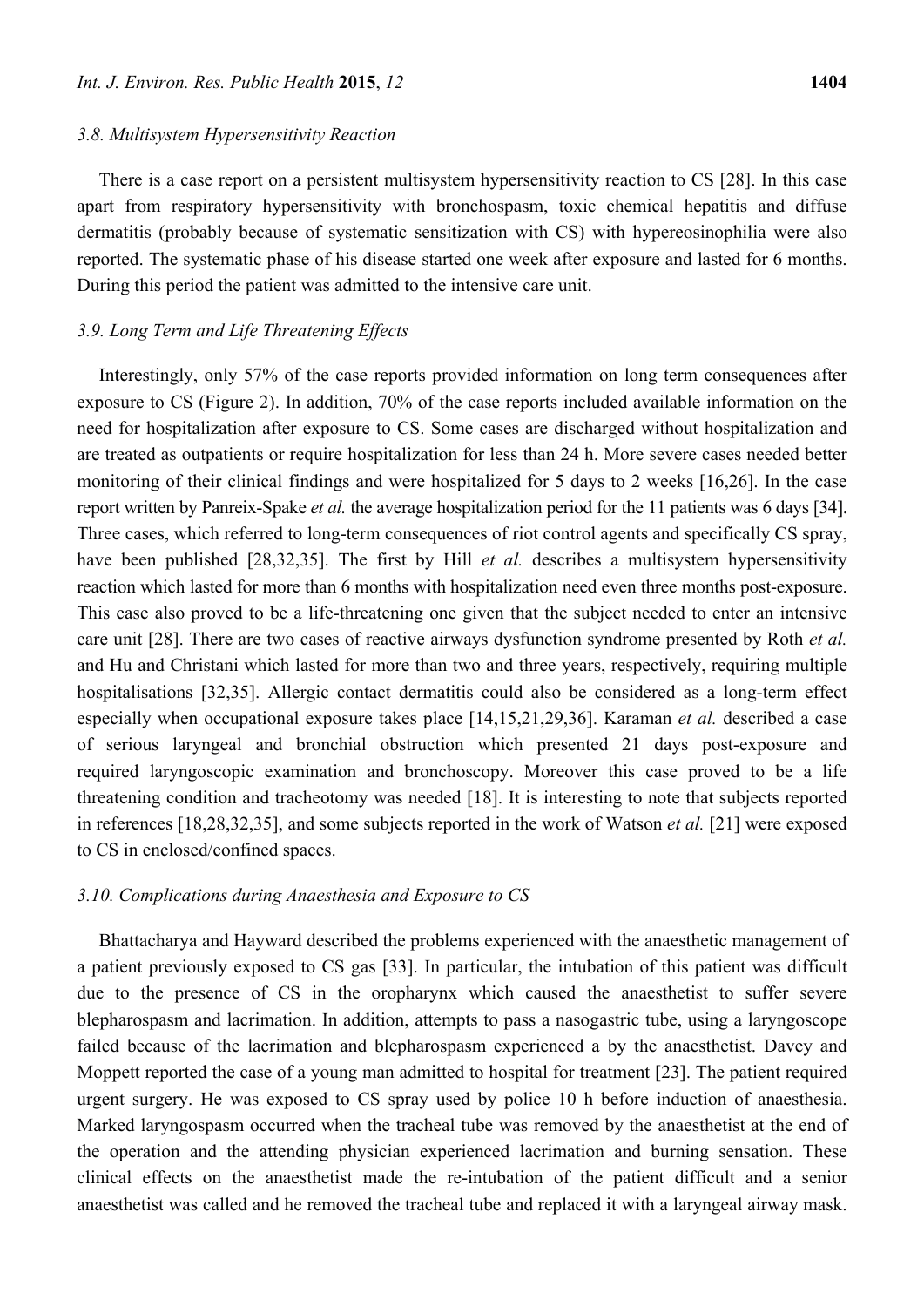The physician experienced lacrimation and burning sensation while the patient again developed laryngospasm which resolved after the application of continuous positive airway pressure. Barlow also describes difficulties with anaesthesia because of symptoms experienced by the physician [27].

# *3.11. Descriptive Studies*

Zekri *et al.* described 96 patients with acute burn injury occurred resulting from the use of CS in a Hong Kong detention centre of refugees [45]. The average age was 19 years with ages ranging from <1 to 51 years old. Among them two patients younger than 10 years who were admitted to the burns unit. In addition, 46% of the burns were caused by flames from canister explosion, 40% from direct hit and 14% from spray use. Moreover in 8% of the cases the burns were distributed to the face. Anderson *et al.* described clinical effects found in 184 patients after a riot in a Hong Kong refugee detention center [44]. It is believed that the two studies [44,45] are based on the same dataset. A total of 184 patients who reported major symptoms from a total of 1500 subjects (Attack Rate = 12.3%) exposed to CS were interviewed. The most common symptoms described were cough (38%), headache (29%), shortness of breath (21%), chest pain (19%), sore throat (15%), fever (13%), haemoptysis (8%) and haematemesis (4%) and the most common signs were burns (52%) and inflamed throat (27%). In addition, 10 patients (5.5%) had contact dermatitis. Patients were interviewed from eight hours to 19 days after exposure with an average of five days. The maximum duration of symptoms was 22 days for cough, 33 days for shortness of breath and 38 days for sore throat, respectively. It is of note that among the patients was a 3 month old wheezy baby who had confirmed haematemesis. Hankin *et al.* reported on the investigation of an inadvertent secondary exposure to CS among workers in a retail store. The workers became ill after the delivery of imported furniture [39]. Twenty one people were exposed secondarily when handling cargo which presumably had been exposed to CS. In particular, it was assumed that CS had been used by immigration officials in order to detect illegal stowaways in the vehicle transporting the cargo. A questionnaire was sent retrospectively to employees requesting information on condition of exposure and clinical symptoms. In addition, controls, that didn't report symptoms, were asked about having been in contact with the cargo. Experiencing symptoms was significantly associated with having been in contact. The more prevalent symptoms among exposed employees were eye irritation, itching nose, sneezing, running nose and eyes, itching skin, burning throat, and skin reddening. The mean time between exposure and symptoms onset ranged from 5 to 30 min. In addition, the duration of symptoms ranged from 1 to 4 h. Apart from exposed workers four members of the public were experienced secondary exposure to CS [39]. Thomas and co-workers reported on a cluster of cases during military training of 38 Marines [43]. The training program included exposure to CS dispersed via thermal canisters followed by strenuous exercise. The purpose of the training was to test the ability of the Marines to quickly don their masks and to develop confidence regarding the mask's effectiveness. Nine out of 38 Marines (Attack Rate = 25%) were hospitalized due to the development of pulmonary syndrome with symptoms of dyspnea, cough and hemoptysis. The marines did not report any symptoms at rest. Clinical signs and symptoms began to appear during and after periods of strenuous exercise performed up to 84 hours after exposure to CS. Five trainees reported hemoptysis, and four Marines developed acute hypoxia and were admitted to the intensive care unit. The five others were admitted to the medical ward for observation. All hospitalized Marines were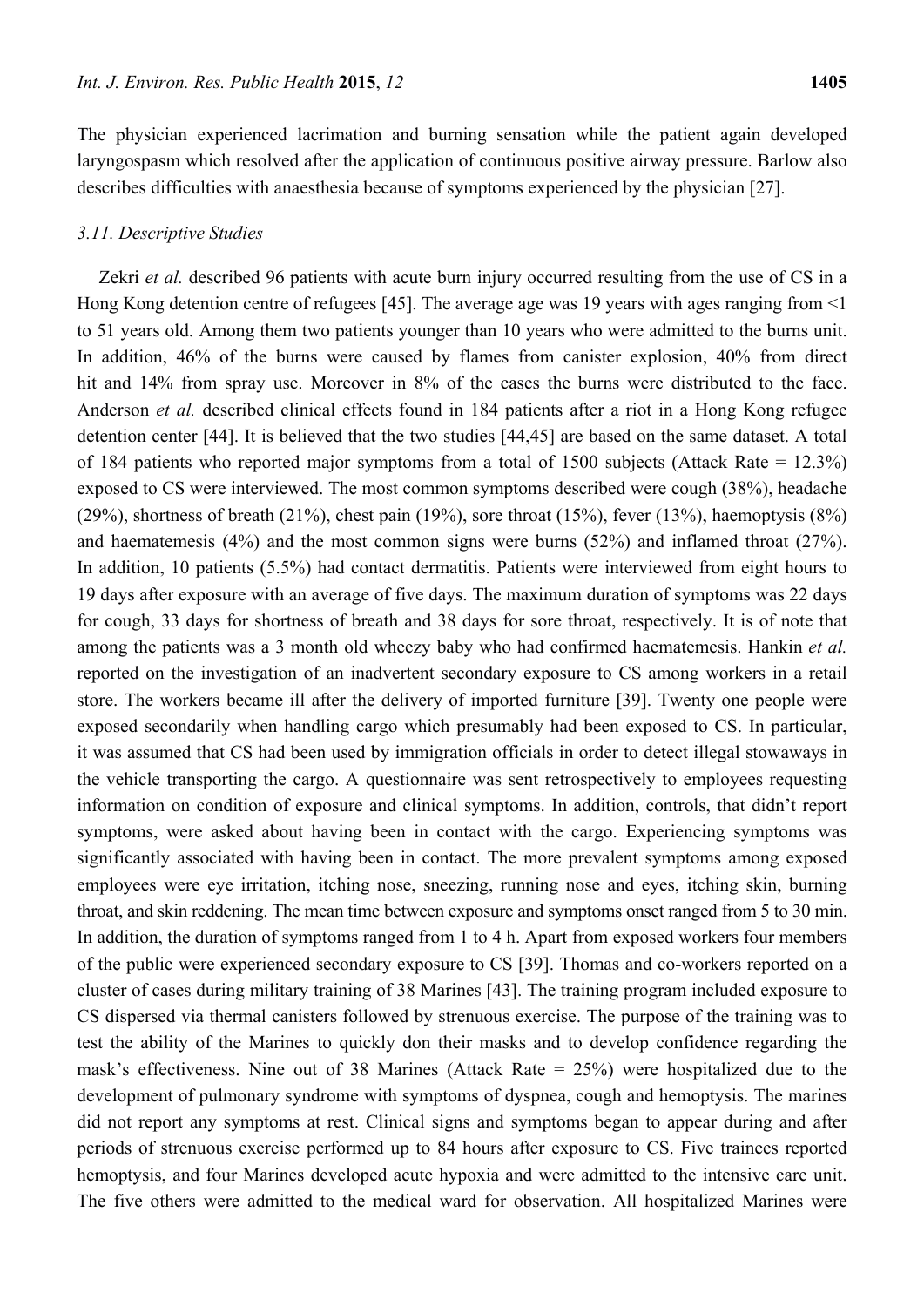improved rapidly and were discharged on light duty until their re-evaluation. Their hospitalization length ranged from 24 to 72 h. Wheeler and co-workers reported data from the National Poisons Information Service London (NPISL) [7]. The authors collected data on 597 patients enquires made to NPIS (L) in 1997 related to clinical effects after exposure to crowd control agent including CS which in 1996 started to be used by various English police forces. The descriptive analysis of the data demonstrated that the majority (76%) of the clinical effects occurred within 6 h post exposure while 24% occurred more than 36 hours after exposure. The univariate analysis of the data showed that dermal, and gastrointestinal clinical effects were significantly more prevalent after 6 h of exposure. It is of note that cardiac clinical effects have been recorded both within 6 h of exposure (hypotension, tachycardia) and afterwards (chest pain). These preliminary results led authors to conduct a further study to investigate the clinical effects of exposure to riot control agents and CS. In this study Euripidou *et al.* from London's National Potions Information Service analyzed characteristics and clinical features of 152 persons during the period January-September 1998. [40]. The mean age of subjects was 26.3 years old and they were predominantly males (77%). Subjects ( $n = 152$ ) were divided into two subgroups; the first group of persons was sprayed by the police ( $n = 93$ ; 61%) and the second comprised of persons who faced not police related exposure  $(n = 59, 39\%)$ . The results of the study indicated that subjects who have been sprayed by the police were more likely to develop erythematous dermatitis (OR = 7.57; 95% CI = 2.34–24.51) and blisters (OR = 5.67; 95% CI = 1.2–26.84) in comparison to the subjects not sprayed by the police (reference category). Furthermore, the subgroup of subjects that have been sprayed by the police forces recorded an almost 3 fold risk of adverse outcome in comparison to the reference group ( $OR = 2.9$ ;  $95\%$  CI = 1.41–5.97). Moreover, subjects experienced police spray incidents had an almost 2 fold risk of referral for further treatment to another specialist department ( $OR = 1.91$ ; 95% CI = 0.96–3.08). Concerns have also been raised about psychiatric effects of CS gas. In a study among claimants in a joint court action against the police force, Nathan *et al.* reported that stress during the exposure, and also post-traumatic stress disorder were documented even three years after exposure to CS [41].

## *3.12. Analytical Studies*

We identified only one analytical study that dealt with the clinical effects of exposure to CS gas. In particular, Karagama *et al.* in a prospective cohort study described the short and long term clinical effects among 34 subjects that experienced exposure to CS gas in a bus during altercation with the police [42]. The subjects were divided in two categories according to the type of exposure to CS. Subjects that were hit directly in the face by the spray comprised the direct contact group ( $n = 10$ ), while the others the indirect contact group ( $n = 24$ ). Ocular, and respiratory symptoms were prevalent among direct and indirect exposed subjects during the first hour after exposure. The subjects have been followed 1 month and 10 months after exposure. At one month after symptoms were frequent among both groups, however oral symptoms were reported more frequently by the subjects belonging to direct exposure group (50% *vs.*  $0\%$ ;  $p < 0.001$ ). At ten months after exposure, ocular, respiratory symptoms and other symptoms were reported by nine subjects. Three (Attack Rate  $= 30\%$ ) belonged to the direct exposure group and six (Attack Rate: 25%) to the indirect exposure group. An article by Hout *et al.* describes the incidence of acute respiratory illness (ARI) after CS exposure in US army military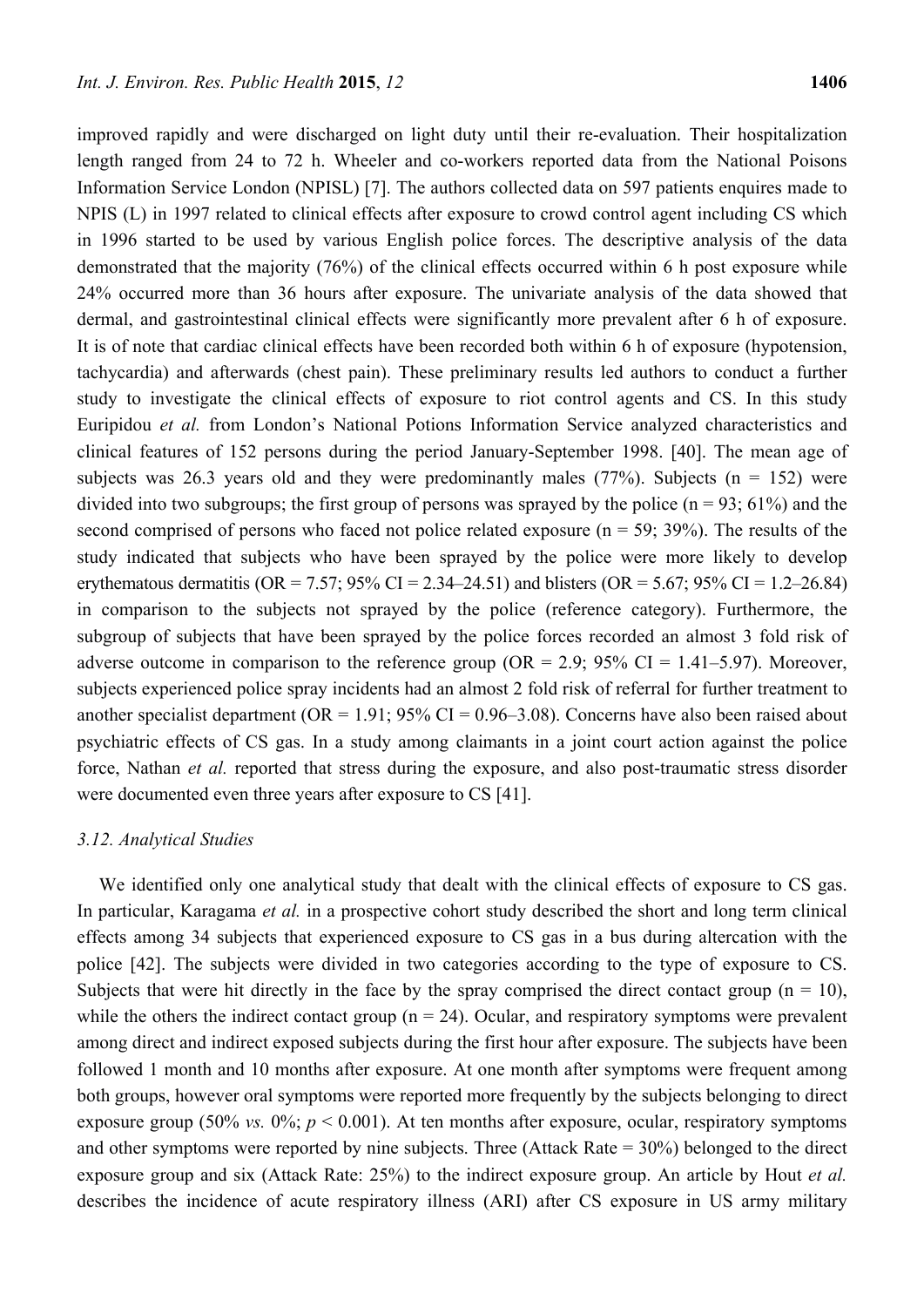training populations [37]. Incidence increased after exposure  $(p < 0.01)$  and was positively correlated with CS concentration ( $p = 0.03$ ). These results lead to a second article by the same team in which All Army Activities Message (ALARACT) was implemented in order to reduce CS concentration [38]. Concentration was reduced 10-fold and the risk for ARI was significantly reduced if compared with the risk pre-exposure. Post-exposure ARI incidence was increased with statistically significant attributable risk upon concentrations above the Threshold Limit Value Ceiling (TLV-C) (0.39 mg/m<sup>3</sup>). The risk of ARI was positively correlated with CS concentration.

# **4. Discussion**

Our systematic review indicates that CS affects mainly the skin, the eyes and the respiratory system. The skin effects of exposure to CS could be of irritant or sensitizing type. It is of note that dermal clinical effects following exposure to CS could affect the work fitness of police employees [21]. In addition there is evidence that secondary exposure to CS could be a notable occupational hazard for health care workers (emergency department personnel, and anaesthetists). Moreover, previous exposure to CS could be associated with post-operative complications among patients that experienced previous exposure to CS. Long-term clinical effects have been found in the literature. For instance, dermal findings such as erythema and rash persisted for almost a month [5]. In addition, dermatitis or pneumonitis could last for six months [28,32,35]. Anderson *et al.* reported a case of cough for more than a month [44]. In all these cases exposure happened in confined or enclosed space. Life threatening situations have been published; these include laryngeal and bronchial obstruction [18], laryngospasm [23], as well as five intensive care unit admissions [43]. In addition there is evidence that subjects sprayed by the police have recorded higher odds of referral for further treatment to another specialist department in comparison to their counterparts that were not sprayed by the police [40]. There is a scarcity of analytical studies in the field of health effects of CS gas. The analytical study by Karagama *et al.* indicated-not statistically significant long-term clinical effects which lasted 10 months post exposure [42]. However it should be noted that the number of subjects in this study was small. CS effects on human health seem to be correlated with concentration and a dose-response pattern has been found [37,38]. In addition, interventions which decreased concentration also decreased the relative risk of post exposure incidence of ARI [38].

Interestingly, results from a project conducted by the Turkish Thoracic Society showed that subjects who were exposed to tear gas including CS reported higher rates of respiratory symptoms and abnormal lung function results in comparison to the control group [46]. Further, study form United Kingdom investigated the effects of incapatitant spray (no differentiation has been made between CS and Pelargonic Acid Vanillyamide—PAVA). The authors concluded that the effects of incapacitant sprays used in the context of law enforcement last longer that generally believed [47]. Last, a recent prospective study among Army recruits from United States indicated that recruits had an almost 2.5 fold increased risk of being diagnosed with Acute Respiratory Illnesses (ARIs) after exposure to CS compared to the period of training preceding exposure [38]. We acknowledge the fact that it is difficult to define a confirmed case in terms of exposure to CS. According to the Center of Disease Control [48] a probable case is a clinically compatible case in which a high index of suspicion exists for riot-control agent exposure, or an epidemiologic link exists between this case and a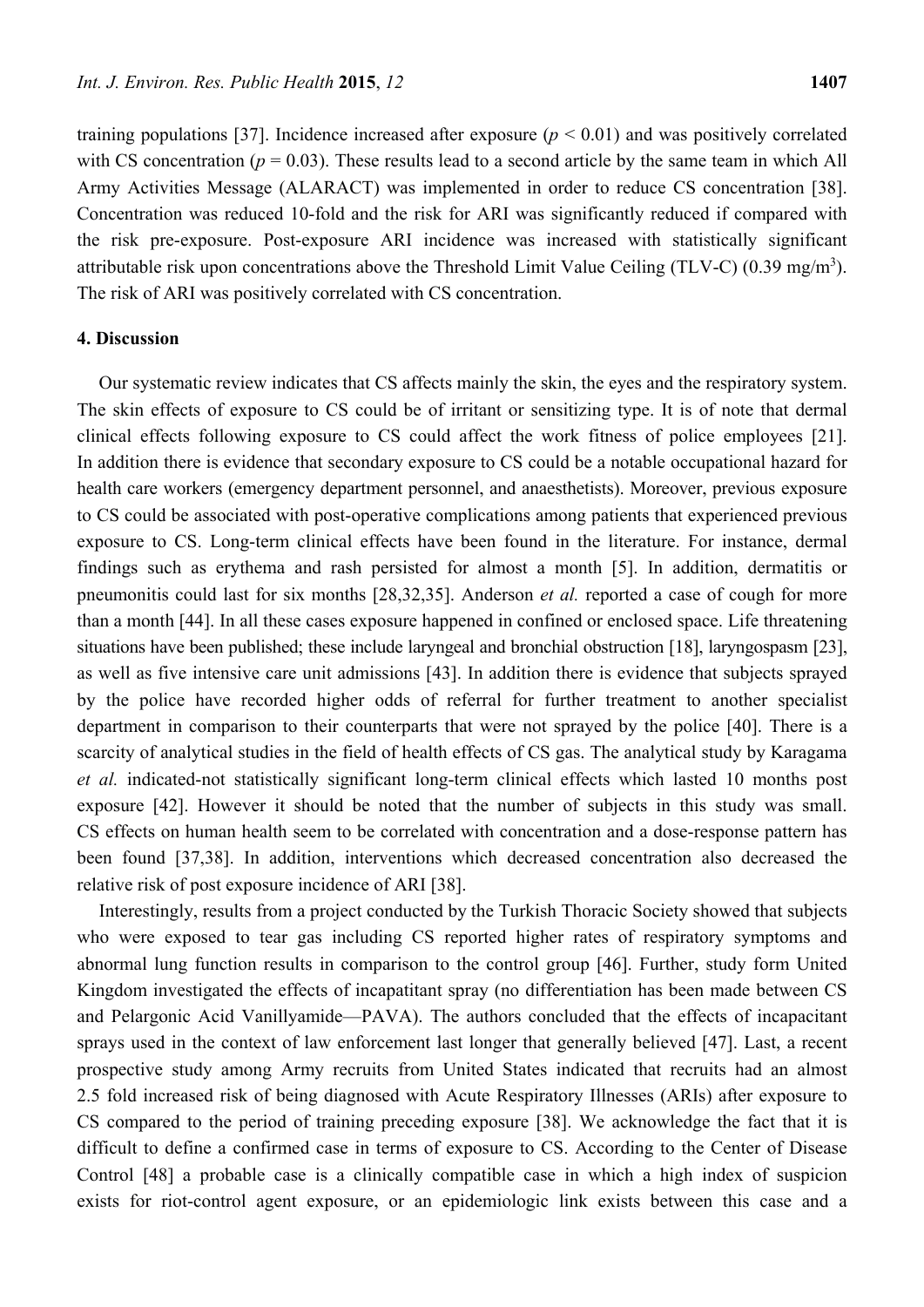laboratory-confirmed case. Confirmed is a case in which laboratory tests have confirmed exposure. However, because of the unavailability of any routine specific laboratory test for CS it is difficult to define a confirmed case. Recent studies have attempted to test an analytical method for the measurement of urinary metabolites of CS [49].

The vast majority of the studies in this review were case reports. Case reports represent a low level of epidemiological evidence. Given that the exposed population is not known we cannot calculate attack rates based on case reports. Furthermore, our systematic review revealed that a considerable part of case reports failed to include essential information (e.g., latency period, duration of symptoms). Better surveillance of the subjects exposed to CS and tear gas and conduction of cohort studies among exposed populations (e.g., military/police trainees, police officers, demonstrators, health care workers) are needed in order to properly evaluate the biological effects of exposure to CS among various exposed population subgroups.

# **5. Conclusions**

This is the first systematic review in medical literature aiming to evaluate the health hazards of CS which is used for both riot control and military/police training. A significant function of a systematic review is the establishment of further research needs. In this review we assembled and discussed 39 studies. The majority of them were case reports there were few descriptive studies and only one analytical study. It is of note that the analytical study revealed long term clinical effects with Attack Rates ranged from 25%–30%. Also a considerable part of case reports failed to include essential information (e.g., latency period, duration of symptoms). Moreover, long term and life threatening health effects have been recorded. Police officers, demonstrators, bystanders, health care workers and surgical patients could be harmed from exposure to CS. The establishment of surveillance schemes for the registration of the health effects and conditions of exposure among subjects exposed to CS and the completion of cohort studies among exposed populations (e.g., police officers, demonstrators, health care workers) would further illuminate the full health consequences of exposure to CS.

#### **Author Contributions**

Yiannis Dimitroglou collected the data and drafted the manuscript. George Rachiotis conceived the idea and revised the manuscript. Christos Hadjichristodoulou revised the manuscript for important intellectual content**.** 

#### **Conflicts of Interest**

None. There is no funding for this review.

# **References**

- 1. Carron, P.N.; Yersin, B. Management of the effects of exposure to tear gas. *BMJ* **2009**, *19*, doi:10.1136/bmj.b2283.
- 2. Schep, L.J.; Slaughter, R.J.; McBride, D.I. Control agents: The tear gases CN, CS and OC—A medical review. *Riot. J. R Army Med. Corps.* **2013**, doi:10.1136/jramc-2013-000165.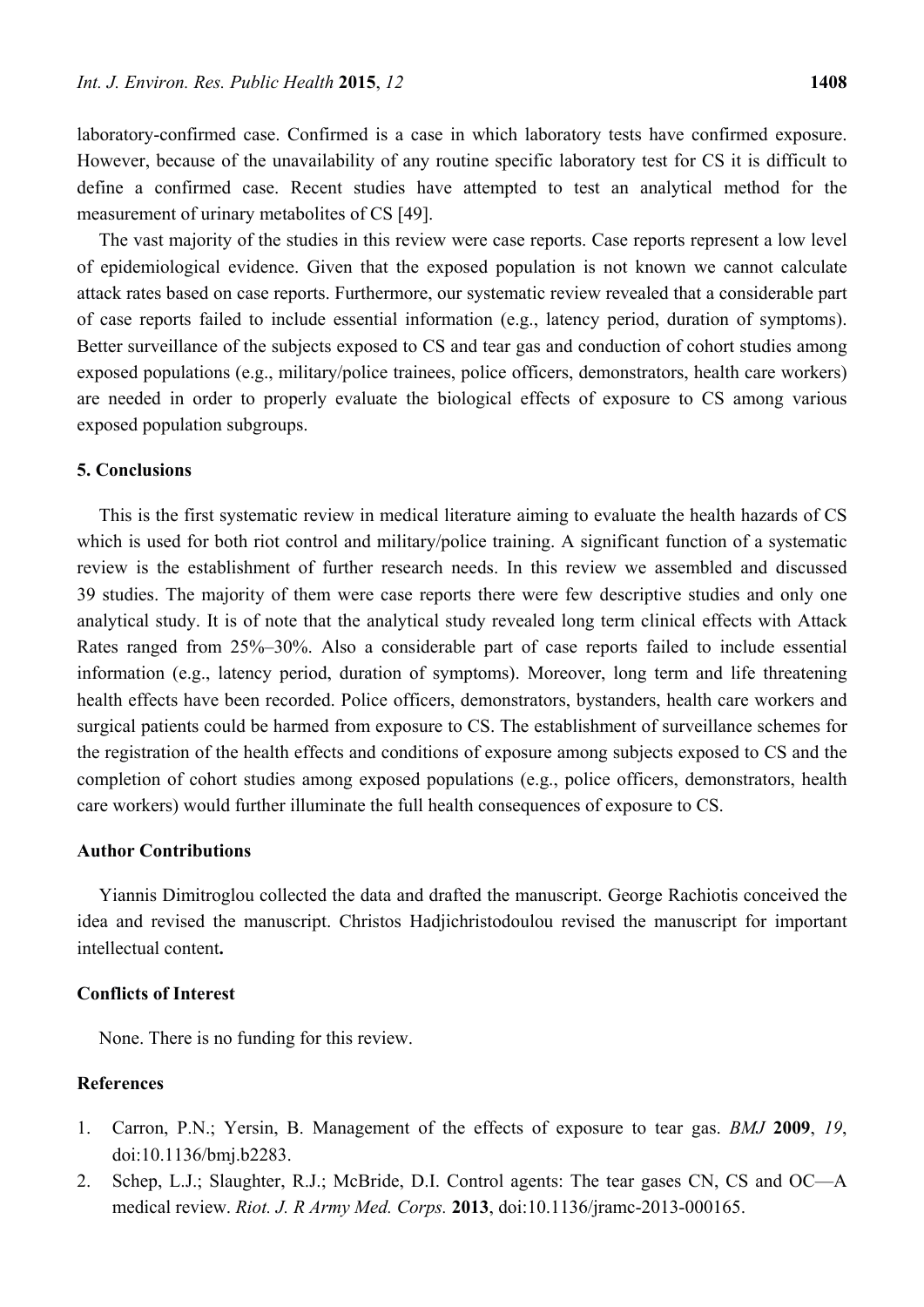- 3. Salem, H.; Gutting, B.; Kluchinsky, T.; Boardman, C.; Tuorinsky, S.; Hout, J. Riot control agents. In *Medical Aspects of Chemical Warfare*; US Army Medical Department: Washington, DC, USA; 2008; Chapter 13.
- 4. Stark, M.M.; Knight, M. "Safety" of chemical batons*. Lancet* **1998**, *352*, doi:10.1016/S0140- 6736(05)61087-2.
- 5. Agrawal, Y.; Thornton, D.; Phipps, A. CS gas—Completely safe? A burn case report and literature review. *Burns* **2009**, *35*, 895–897.
- 6. Hu, H.; Fine, J.; Epstein, P.; Kelsey, K.; Reynolds, P.; Walker, B. Tear gas—Harassing agent or toxic chemical weapon? *JAMA* **1989**, *262*, 660–663.
- 7. Wheeler, H.; MacLehose, R.; Euripidou, F.; Murray, V. Surveillance into crowd-control agents. *Lancet* **1998**, *352*, 991–992.
- 8. Olajos, E.J.; Salem, H. Riot control agents: Pharmacology, toxicology, biochemistry and chemistry. *J. Appl. Toxicol.* **2001**, *21*, 355–391.
- 9. Von Däniken, A.; Friederich, U.; Lutz, W.K.; Schlatter, C. Tests for mutagenicity in Salmonella and covalent binding to DNA and protein in the rat of the riot control agent *o*-chlorobenzylidene malononitrile (CS)*. Arch. Toxicol.* **1981**, *49*, 15–27.
- 10. Brown, A.; Cattanach, P.; Edwards, I.; McBride, D.; Caspary, W.J. Responses of the L5178Y tk+/tk-Mouse lymphoma cell forward mutation assay. II: 18 coded chemicals. *Environ. Mol. Mutagen.* **1988**, *11*, 91–118.
- 11. Rietveld, E.C.; Delbressine, L.P.; Waegemaekers, T.H.; Seutter-Berlage, F. 2-Chlorobenzylmercapturic acid, a metabolite of the riot control agent 2-chlorobenzylidene malononitrile (CS) in the rat. *Arch. Toxicol.* **1983**, *54*, 139–144.
- 12. Smith. J.; Greaves, I. The use of chemical incapacitant sprays: A review*. J. Trauma* **2002**, *52*, 595–600.
- 13. Southward, R.D. Cutaneous burns from CS incapacitant spray. *Med. Sci. Law* **2001**, *41*, 74–77.
- 14. Bhargava, K.; Baneriee, P.; White, I.R. Investigating contact allergy to CS spray*. Contact Dermatitis.* **2012**, *66*, 109–110.
- 15. Shamphu, S.; Kurtis, R. Allergic contact dermatitis due to CS spray. *Emerg. Med. J.* **2011**, *28*, doi: 10.1136/emj.2009.084921.
- 16. Wu, K.; Husain, A.; Barry, R. Acute generalized exanthematous pustulosis induced by a topical agent: 2-chlorobenzylidene malonitrile (CS) gas. *Br. J. Dermatol.* **2011**, *164*, 227–278.
- 17. Kain, N.; Mishra, A.; James, M.I. Guidance needed on secondary effects of CS gas on staff. *BMJ*  **2010**, doi:10.1136/bmj.c1189.
- 18. Karaman, E.; Erturan, S.; Duman, C.; Yaman, M.; Duman, G.U. Acute laryngeal and bronchial obstruction after CS (*o*-chlorobenzylidenemalononitrile) gas inhalation. *Eur. Arch. Otorhinolaryngol.* **2009**, *266*, 301–304.
- 19. Hardwicke, J.; Satti, U. Facial burns after exposure to CS spray. *Injury Extra*. **2006**, *37*, 133–134.
- 20. Horton, D.K.; Burgess, P.; Rossiter, S.; Kaye, W.E. Secondary contamination of emergency department personnel from *o*-chlorobenzylidene malononitrile exposure, 2002. *Ann. Emerg. Med.* **2005**, *45*, 655–658.
- 21. Watson, K.; Rycroft, R. Unintended cutaneous reactions to CS spray. *Contact Dermatitis.* **2005**, *53*, 9–13.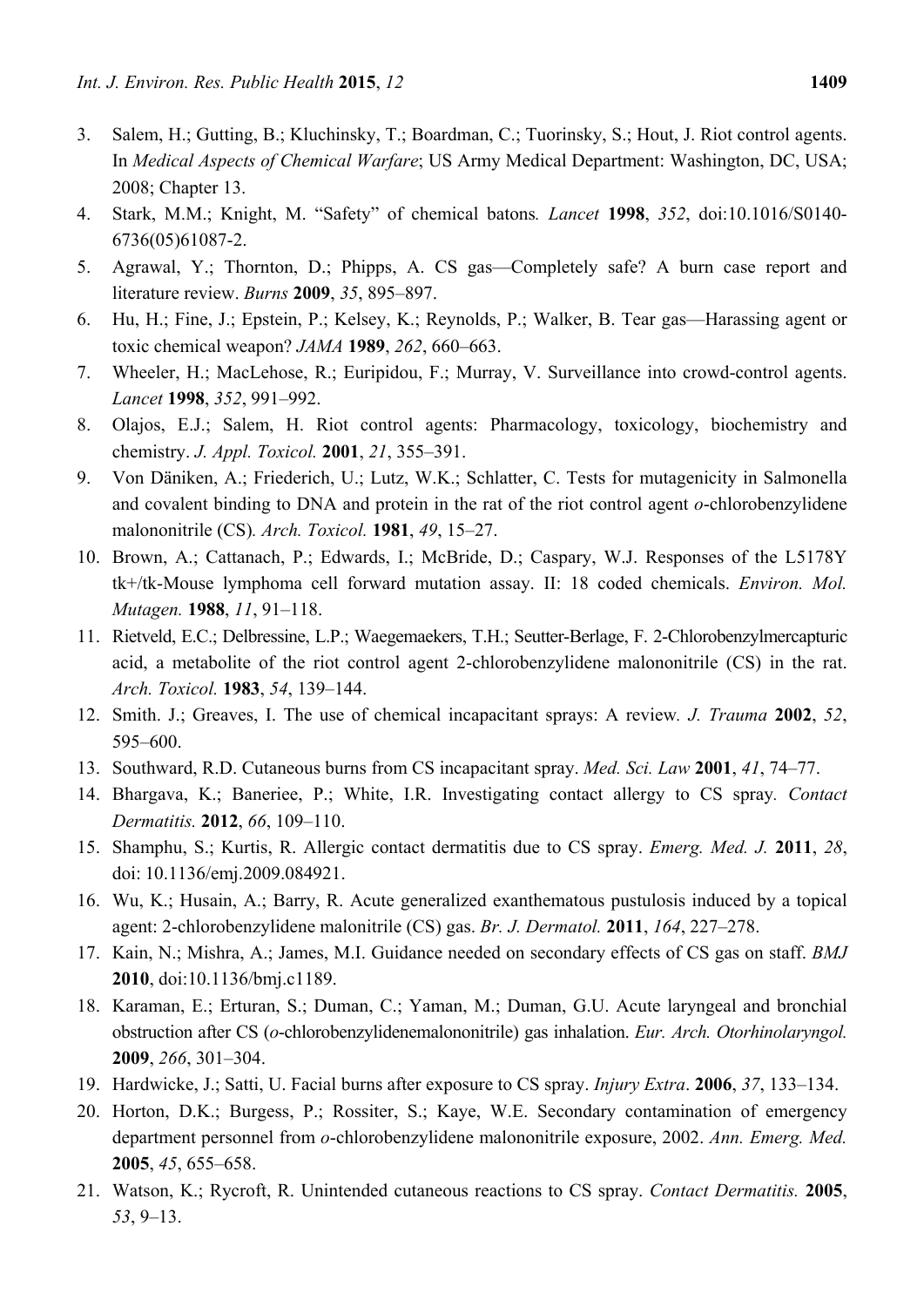- 22. Morrone, A.; Sacerdoti, G.; Franco, G.; Corretti, R.; Fazio, M. Tear gas dermatitis. *Clin. Exp. Dermatol.* **2005**, *30*, 447–448.
- 23. Davey, A.; Moppett, I.K. Postoperative complications after CS spray exposure. *Anaesthesia* **2004**, *59*, 1219–1220.
- 24. Solomon, I.; Kochba, I.; Eizenkraft, E.; Maharshak, N. Report of accidental CS ingestion among seven patients in central Israel and review of the current literature. *Arch. Toxicol.* **2003**, *77*, 601–604.
- 25. Horton, D.K.; Berkowitz, Z.; Kaye, W.E. Secondary contamination of ED personnel from hazardous materials events, 1995–2001. *Am. J. Emerg. Med.* **2003**, *21*, 199–204.
- 26. Varma, S.; Holt, P.J. Severe cutaneous reaction to CS gas. *Clin. Exp. Dermatol.* **2001**, *26*, 248–250.
- 27. Barlow, N. Precautions should be taken before anaesthetising anybody, who has been exposed to CS gas to prevent complications such as this making intubation impossible. *Resuscitation* **2000**, *47*, doi:10.1111/j.1365-2044.2004.03927.x.
- 28. Hill, A.R.; Silverberg, N.B.; Mayorga, D.; Baldwin, H.E. Medical hazards of the tear gas CS. A case of persistent, multisystem, hypersensitivity reaction and review of the literature. *Medicine (Baltimore)* **2000**, *79*, 234–240.
- 29. Sommer, S.; Wilkinson, S.M. Exposure-pattern dermatitis due to CS gas. *Contact Dermatitis.* **1999**, *40*, 46–47.
- 30. Breakell, A.; Bodiwala, G.G. CS gas exposure in a crowded night club: the consequences for an accident and emergency department. *J. Accid. Emerg. Med.* **1998**, *15*, 56–57.
- 31. Kiel, A.W. Ocular exposure to CS gas: The importance of correct early management. *Eye (Lond.)* **1997**, *11*, 759–760.
- 32. Roth, V.S.; Franzblau A. RADS after exposure to a riot-control agent: A case report. *J. Occup. Environ. Med.* **1996**, *38*, 863–865.
- 33. Bhattacharya, S.T.; Hayward, A.W. CS gas—Implications for the anaestetist. *Anaesthesia* **1993**, *48*, 896–897.
- 34. Parneix-Spake, A.; Theisen, A.; Rouzeau, J.C.; Revuz, J. Severe cutaneous reactions to self-defense sprays. *Arch. Dermatol.* **1993**, *129*, doi:10.1001/archderm.1993.01680280103029.
- 35. Hu, H.; Christiani, D. Reactive airways dysfunction after exposure to teargas*. Lancet.* **1992** *339*, doi:10.1016/0140-6736(92)91296-K.
- 36. Ro, Y.S.; Lee, C.W. Tear gas dermatitis. Allergic contact sensitization due to CS. *Int. J. Dermatol.* **1991**, *30*, 576–577.
- 37. Hout, J.J.; White, D.W.; Stevens, M.; Stubner, A.; Arino, A.; Knapik, J. Evaluation of an intervention to reduce tear gas exposures and associated acute respiratory illnesses in a US Army Basic Combat Training cohort*. Open Epidemiol. J.* **2014**, *7*, 37–45.
- 38. Hout, J.J.; White, D.W.; Artino, A.R.; Knapik, J.J. *o*-chlorobenzylidene malononitrile (CS riot control agent) associated acute respiratory illnesses in a U.S. Army Basic Combat Training cohort. *Mil Med.* **2014**, *179*, 793–798.
- 39. Hankin, S.M.; Ramsay, C.N. Investigation of accidental secondary exposure to CS agent. *Clin. Toxicol. (Phila.)* **2007**, *45*, 409–411.